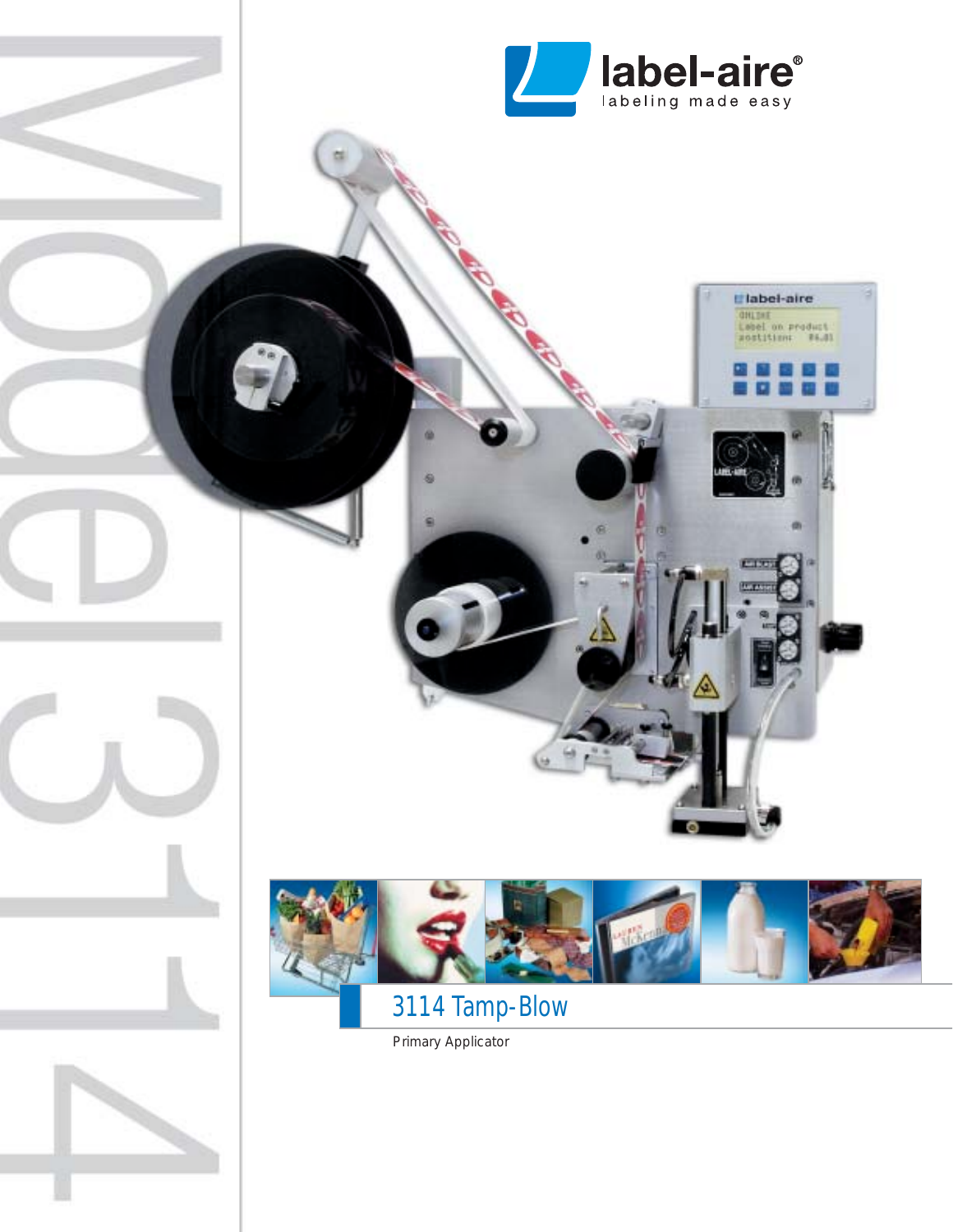## The Label-Aire® Model 3114 makes labeling easier and faster... making you more profitable.

The Model 3114 Tamp-Blow labeler delivers on its promise of speed, accuracy, and ease of use. And that translates into lower operating costs and increased productivity for your business.

Advanced features include Velocity Compensation for improved label placement accuracy. Speeds of up to 1,500 inches (3,810 cm) of web per minute and Zero Downtime Labeling allow your production to continue without costly interruptions. Label queuing and missing label compensation virtually eliminate unlabeled products.

Put this tamp-blow pressure-sensitive technology to work for you all day, every day. The Model 3114 Tamp-Blow labeler is built to meticulous quality standards and designed to withstand the most intense operation.

| 3114 Tamp-Blow Advanced Features |                                                                                                                                                                                                       |  |
|----------------------------------|-------------------------------------------------------------------------------------------------------------------------------------------------------------------------------------------------------|--|
| Automatic setup                  | Includes multiple programmable label pages for<br>easy changeovers to different label sizes.                                                                                                          |  |
| Stepper motor drive              | For precise starting / stopping, increased<br>reliability, wider range speed variability, and<br>lower maintenance.                                                                                   |  |
| R3 digital display               | Select from five languages (English, French,<br>German, Italian, Spanish), domestic or CE (European)<br>configurations, standard/metric unit display and<br>detailed alarm messages. Can rotate 360°. |  |
| <b>Velocity Compensation</b>     | For improved label placement accuracy.                                                                                                                                                                |  |
| Quick-action collapsible rewind  | Allows easy removal of scrap liner.                                                                                                                                                                   |  |
| Optional smart powered rewind    | For dynamic web tension control.                                                                                                                                                                      |  |
| Tamp-blow applicator             | Easily adapts to air-blow or wipe-on use.                                                                                                                                                             |  |

**Optional smart** 

**Quick-action**

beverage, cd / dvd, coupon / promotional, dairy, direct mail, durable goods, food, health & beauty, nutraceutical, pharmaceutical, tamper-evident labeling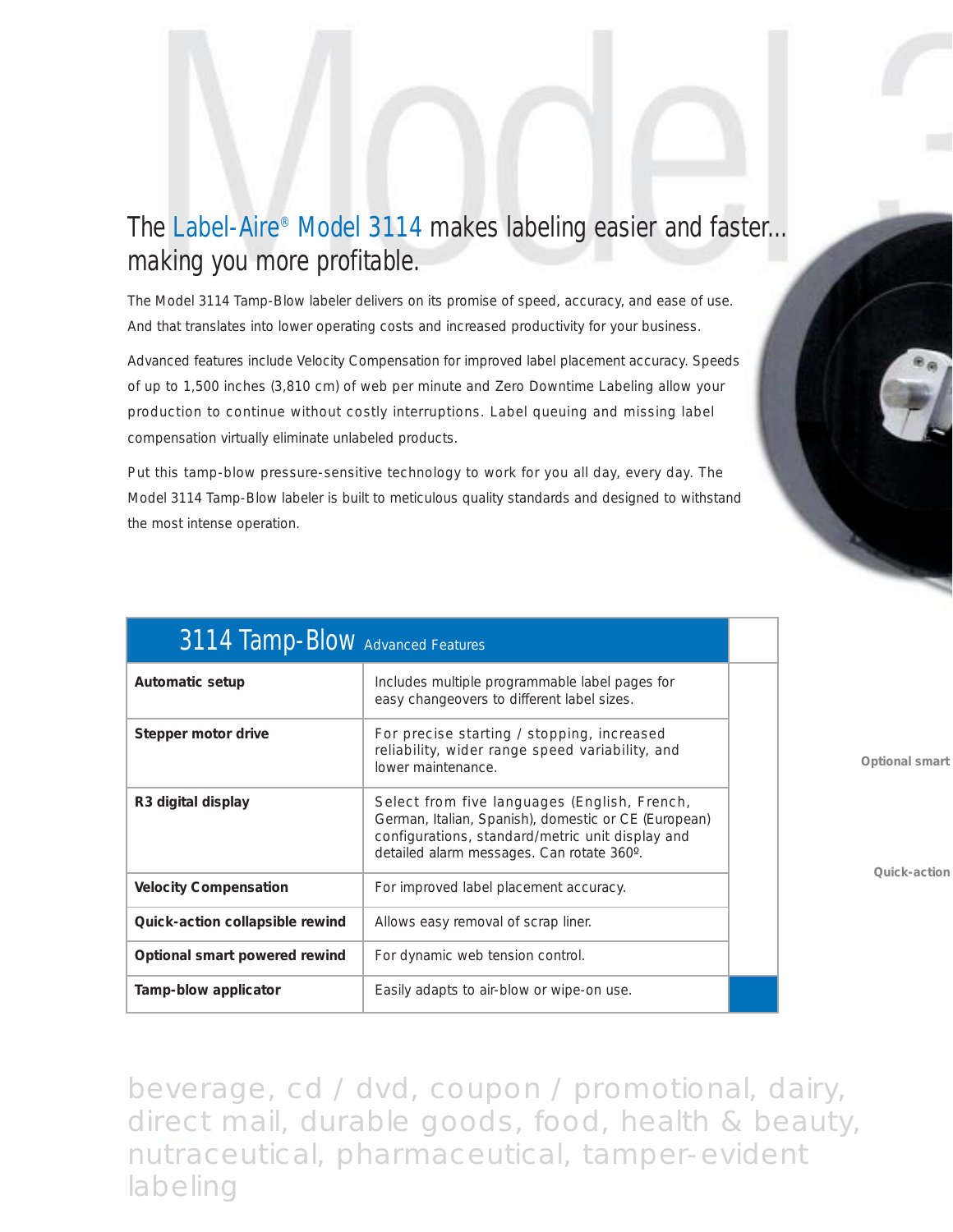